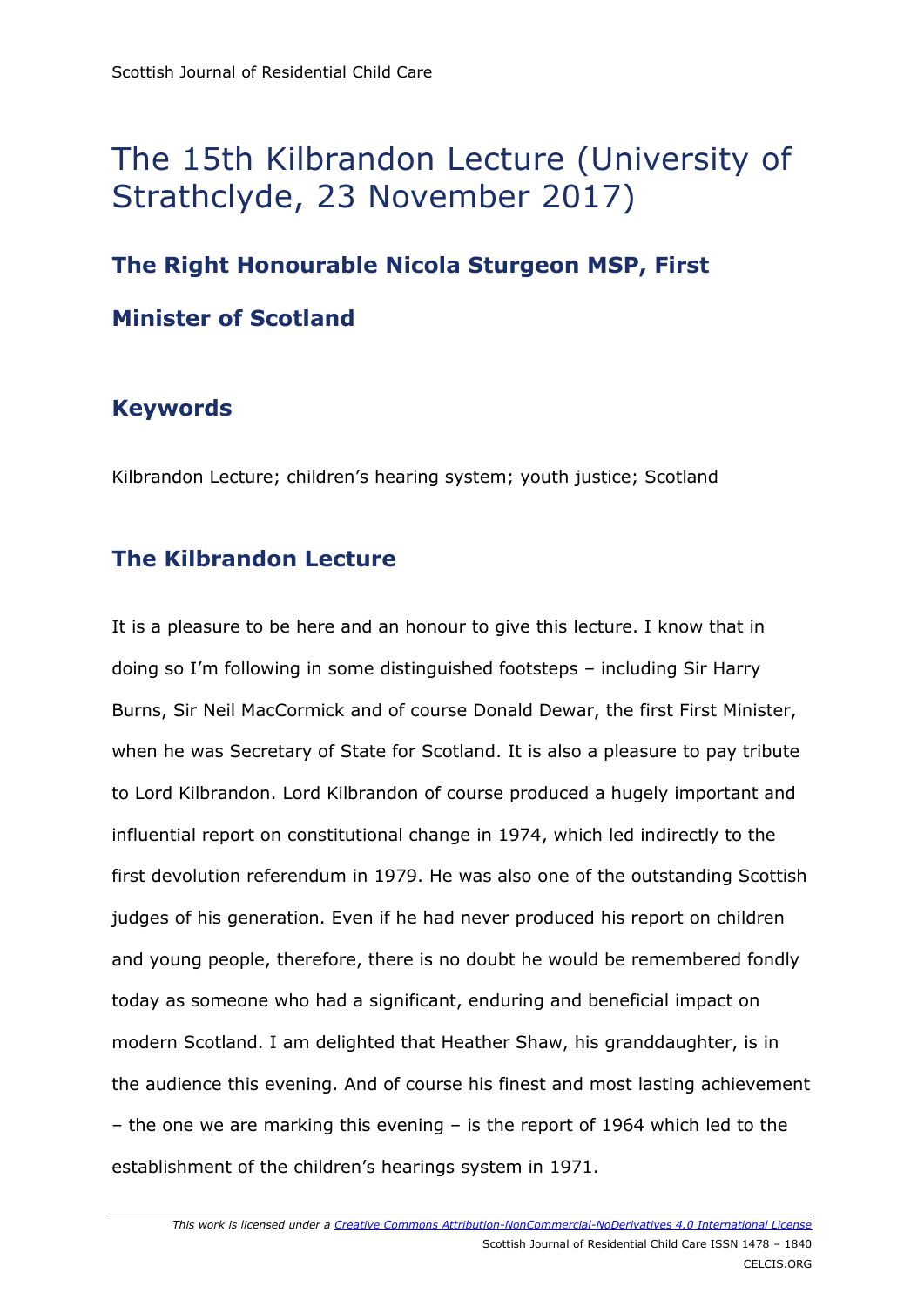When we read now the remit that Lord Kilbrandon was given back in the early 1960s— with its focus on 'the treatment of juvenile delinquents' — we can see immediately that its tone and language belongs to a different era. It is a tribute to the brilliance of Lord Kilbrandon, and those who worked with him, not just that they had a vision for doing things differently, but also that they could set out practical steps to achieve their vision. It is a vision that endures half a century later — something that should still inspire us today.

When Lord Hope gave this lecture three years ago he returned to an idea that he had used in one of his judgements — that the 'special genius' of the Kilbrandon report lay in the distinction it draws between establishing the facts of an offence, and deciding on what is best for the child. That distinction remains central to children's hearings. In fact, that belief that we should be driven by the best interests of children is enshrined in law, but is a principle we should abide by across all our efforts in government. That notion – that the welfare of children is paramount, not just in the children's hearing system, but in society as a whole — is central to my vision for a fairer and more prosperous Scotland for this generation and the next. In fact, if you were to ask me to sum up what I consider to be my mission as First Minister, it would be this — the mission of making real progress towards genuine equality of opportunity. If we fail in that mission, not only will we be letting down our young people, but we will all be diminished. For every young person who cannot fulfil their potential, all of us lose out on the talent, ideas and initiative of someone who could be contributing so much to our society.

Getting young people to see how much they can achieve, then kindling that awareness into a spark or fire of ambition, and then enabling them to realise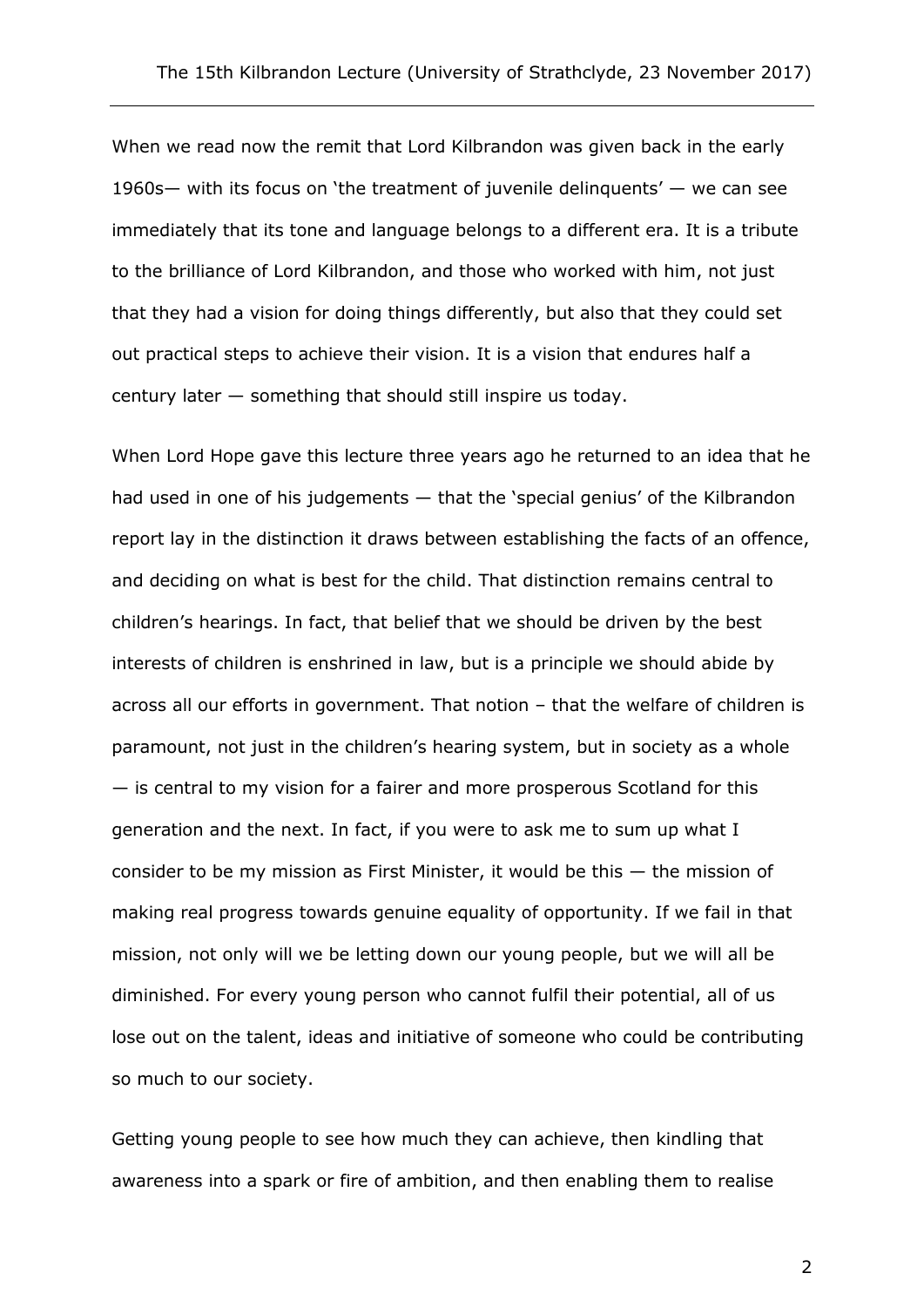that ambition – that is one of the key responsibilities today for government and for wider society. Giving children the best possible start in life is essential if we are going to rise collectively to that challenge. Now, that of course involves a vast range of different policies which I can't focus on this evening– for example combatting poverty, investing in housing, promoting healthy, active lives. It also requires strong support for high quality universal services. In particular, many of the improvements we are making to universal services will benefit all children, but will particularly benefit children from deprived or disadvantaged backgrounds. That is particularly important because of the removal of stigma.

If you take education, I have made it clear that I am prepared to be judged on whether this government succeeds in closing the poverty-related attainment gap between children from affluent areas and children from deprived areas. Our expansion of high quality childcare, to be overseen by Maree Todd, over the next three years will help to give every child the best possible start in life, while also making it easier for parents, especially mothers, to return to work, if that is what they want to do and that is what they see as best for their families. And since August, parents of new born babies have received baby boxes. Baby boxes bring significant practical benefits. They include household items – such as a thermometer, a travel changing mat, a selection of clothes – which are useful to parents, and which in some cases the parents wouldn't be able to buy for themselves. However alongside those practical benefits, the baby box also has a symbolic value. It is provided to all babies, regardless of their background. It sends out a signal that in Scotland, we value all children equally – and we will do everything we can to support and encourage their potential. That should be the hallmark of this country's approach.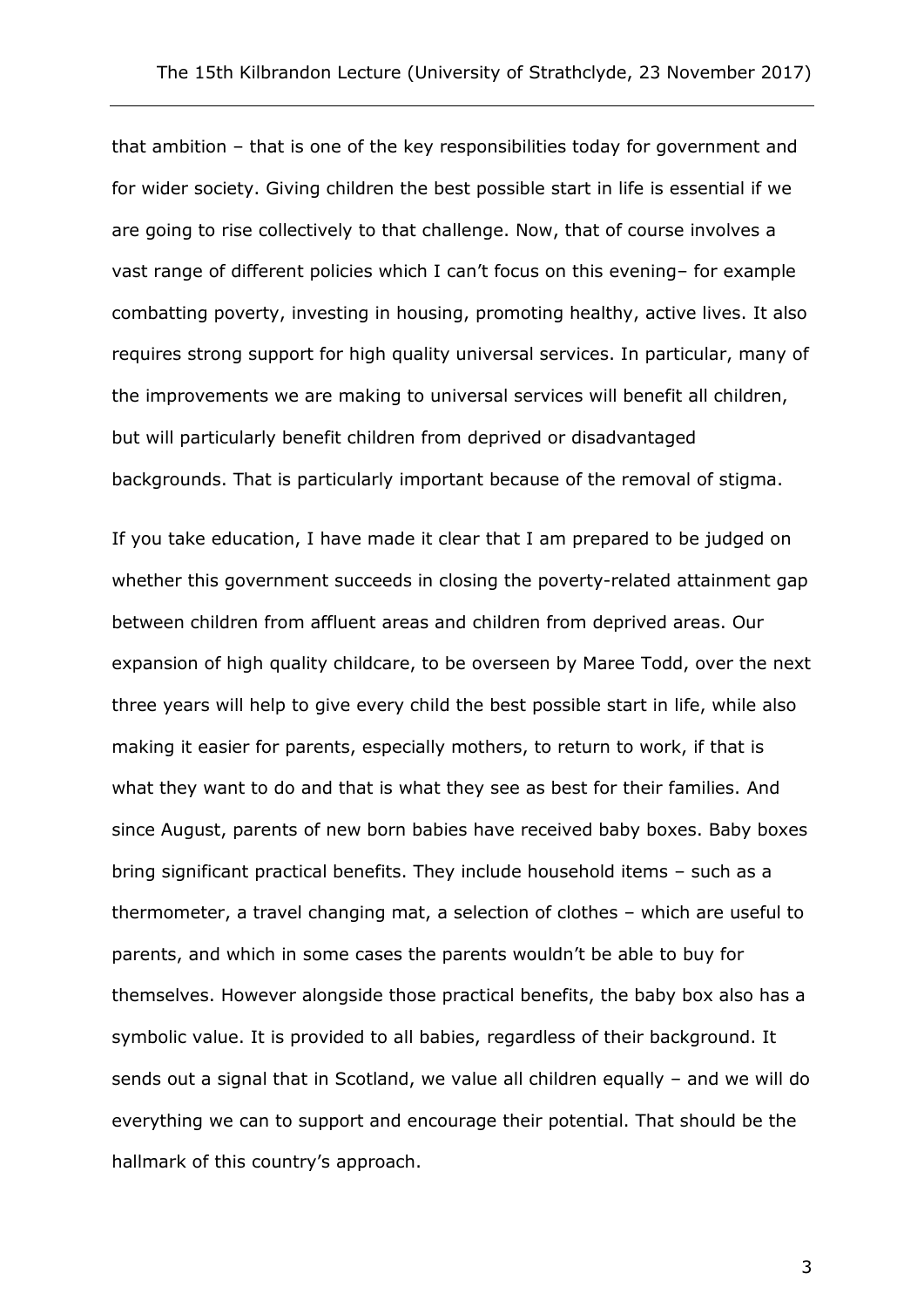However my main focus today is on how we support children and families who most need it – and in particular, how we respect their rights and listen to their voices, views and needs, as an essential part of providing help. The guiding principle behind *Getting it Right for Every Child* is that children get the right support from the right people at the right time. It is a principle which Lord Kilbrandon would have recognised. He sought to reduce what he called 'the arbitrary effects of what is still too often a haphazard detection process' for identifying children who experienced what we now know as adverse childhood experiences – whether they involve abuse, neglect, violence or poverty. So we are working to prevent those experiences, to help children to heal from trauma, and to improve the wellbeing and resilience of children who encounter them.

It's worth noting that this emphasis on prevention and joint working lies behind our proposals for named persons. This is not about meddling in family life. Better information sharing between different services is an important part of ensuring that children get the right support from the right people at the right time. Children will therefore be less likely to fall though any gaps between services. As we do that, we need to ensure that this support is consistent with, and serves to enhance, children's rights. One of the biggest changes since Kilbrandon has been our growing understanding of children's right to be heard and to be listened to.

When this lecture series was established in 1991, the first speaker was Professor Sanford Fox of Boston College Law School. He had advised on the drafting of the 1989 Convention on the Rights of the Child. He reflected on the fact that in many ways the Kilbrandon Report was ahead of its time, and said that the 'idea that children should be active participants in decisions affecting them…has only recently been enshrined in the new …Convention…although these values have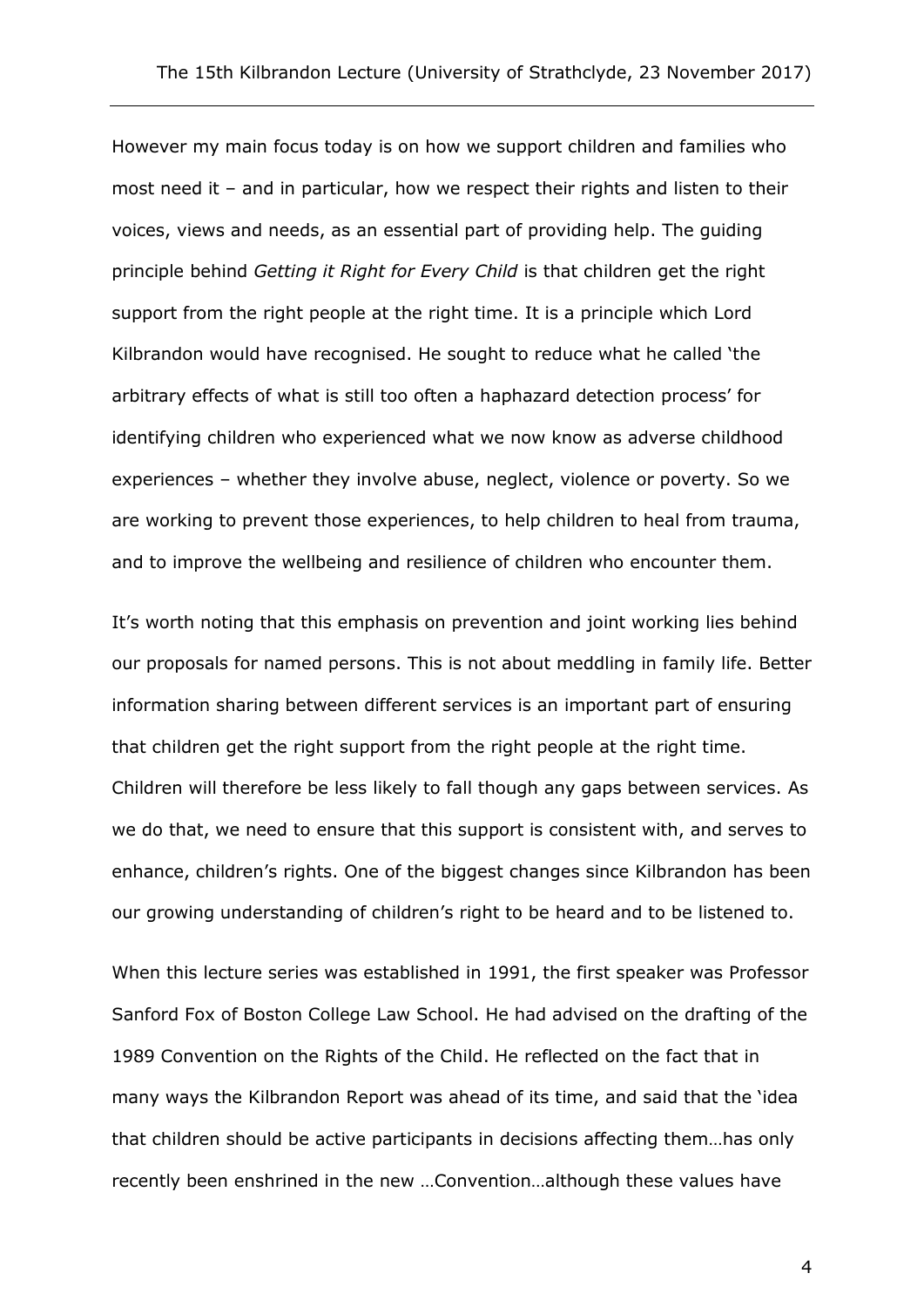been the foundation stones of Scottish juvenile justice for 20 years now.' Scotland has, through the UK, been a signatory to the Convention from the very beginning. But we now want to go further, and look at how the Convention can be better embedded into Scottish legislation and policy. This includes the option of full incorporation of UNCRC into our law.

However there are areas where we can start now. For example we will raise the age of criminal responsibility from eight to  $12 - a$  step which puts us in line with international standards. And we will support legislation to offer equal protection for children on physical punishment – enabling Scotland to join some 50 other countries around the world which have already successfully made that change. In addition, we are starting a three year programme to raise awareness of the rights of children and young people. We recognise that laws in themselves although important — aren't enough. They need to be accompanied by a change in culture — that's what will lead to a significant, positive and sustained change in children's experiences. One crucial part of that is ensuring that our children and young people not only get a chance to be heard, but that they are listened to — they should feel they have a full place in society, and that they have some ability to shape their own futures.

Next year is Scotland's Year of Children and Young People. I had the privilege of launching the programme for the year a couple of weeks ago, at the Oasis Youth Centre in Dumfries. A key thing about the year is that it is being shaped by children and young people themselves. They have decided that it should concentrate on people between the age of 11 and 25; they have determined the programme of events; they have influenced the aims of the year. As a result – and this is really important – I'm sure we will have a better outcome. The year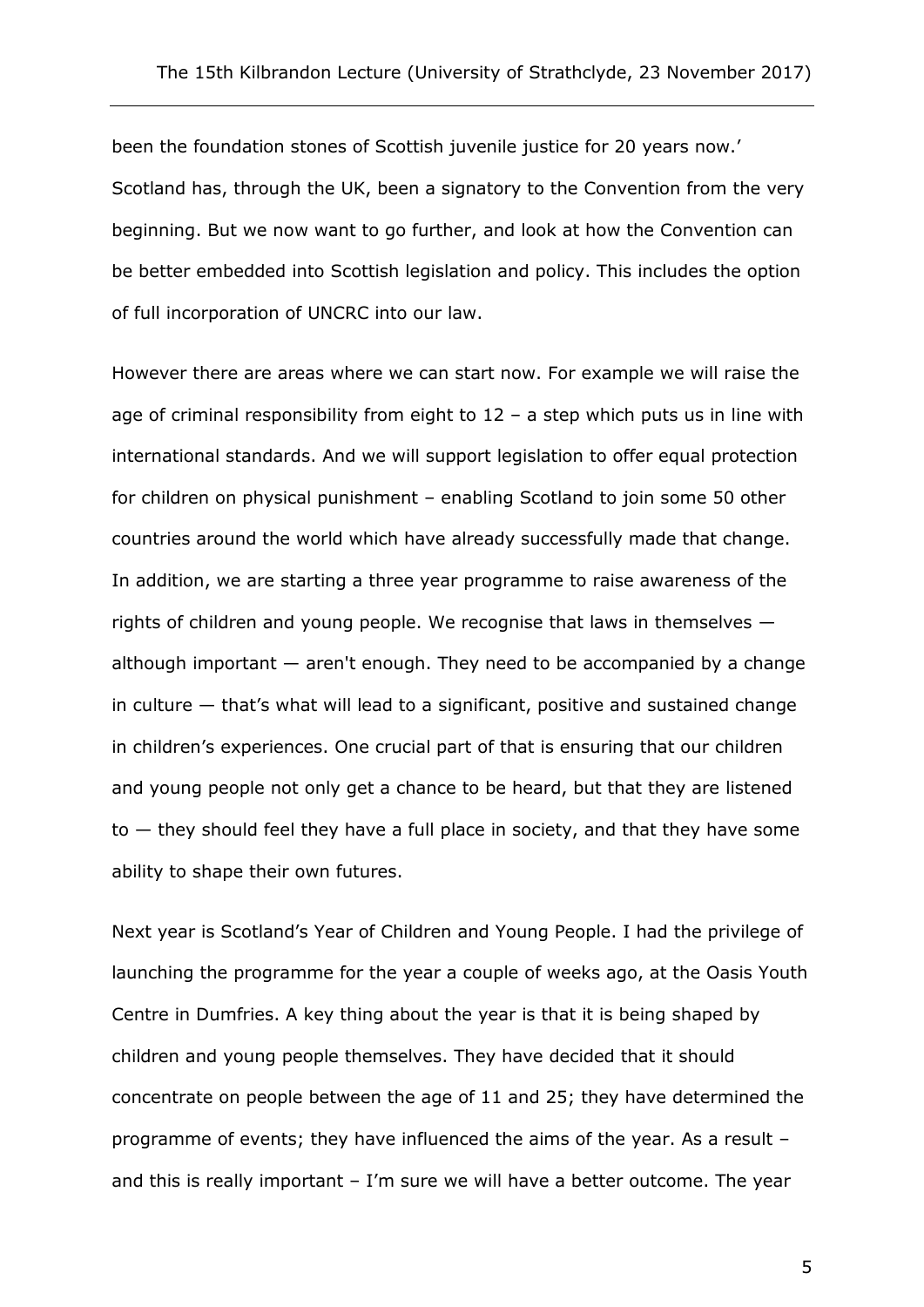will be a celebration of young people's achievements and potential which is enjoyed by, and has meaning for, young people.

There is of course a much bigger principle at stake here – that children need to have a genuine say in the decisions that affect them. That is maybe more important now than ever before. We saw in 2014 during the referendum, when 16 year olds were allowed to vote for the first time, that our young people are the conscientious, compassionate, thoughtful citizens we always knew they would be. The decision to give them a vote and a voice was regarded as a success by virtually everyone. But we have also seen in recent years – perhaps most prominently during the EU referendum – decisions taken by the population of the UK as a whole which young people almost certainly wouldn't have taken for themselves. That will, of course, inevitably sometimes happen in any democratic society. But it perhaps increases the need for us to ensure that young people have a genuine say in shaping their own future.

We have been trying to lead by example. That is why the Scottish Cabinet held a joint meeting in February with representatives of the children's parliament and the youth parliament. We discussed issues ranging from mental health to Scotland's relationship with Europe. We all agreed to make the Cabinet an annual event. Away from the Cabinet table, we also need to ensure that children have an influence on the key decisions affecting their day to day life. That principle has to apply in particular to children who need particular care or consideration from the state. After all, a key test of any society is how we support and care for children who require special protective measures – as the Convention on the Rights of the Child would put it. We need to take extra steps to give them true equality of opportunity. That includes giving them a voice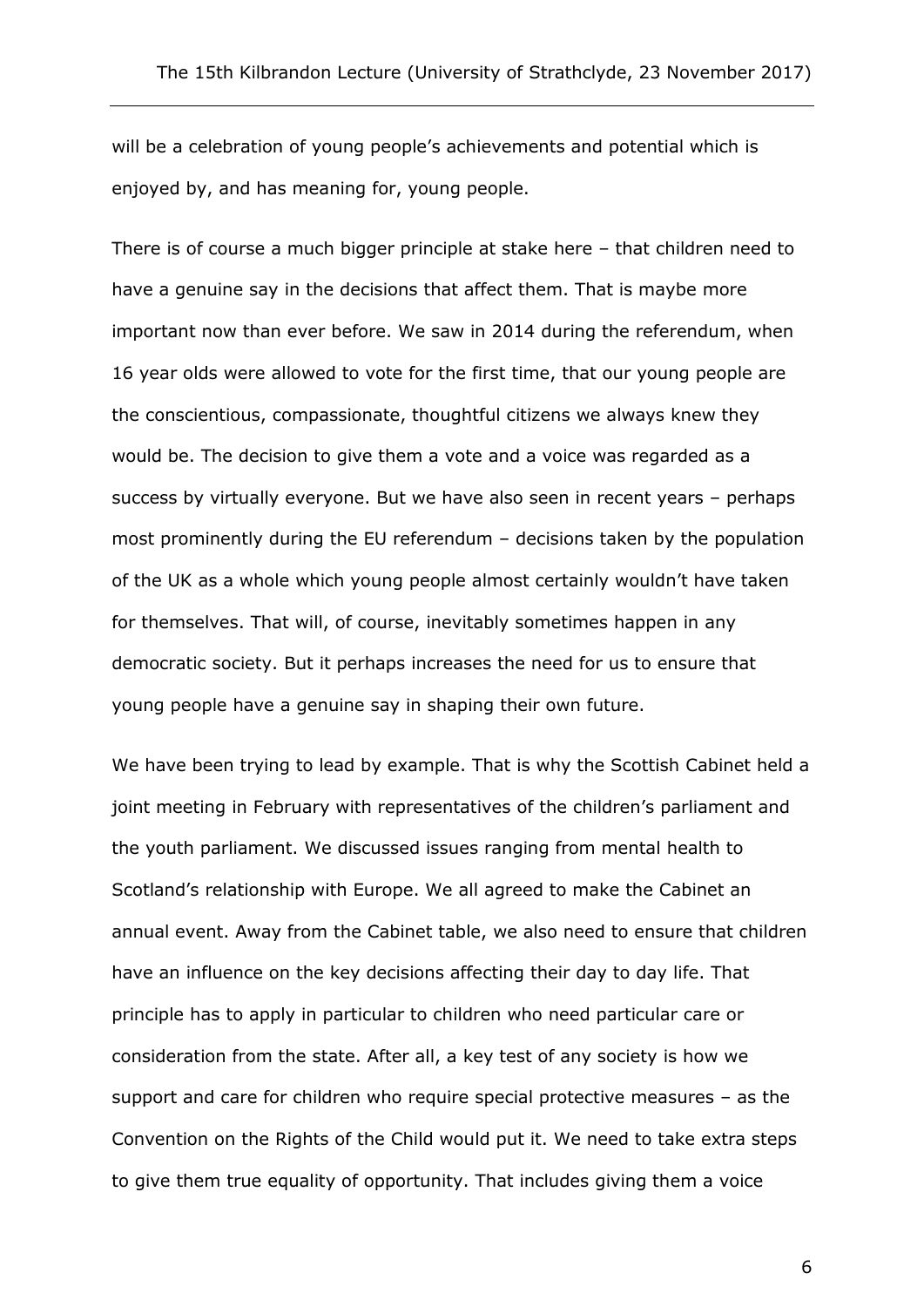when decisions are being taken that could change the course of their lives. That's what we have tried to do in recent years in relation to children's hearings. As a result of our overall approach to children's services, and the move we are seeking to make to prevention, rather than dealing with problems once they have arisen – the number of children referred to children's hearings has declined by almost three quarters in the last decade. In 2006 it was 56,000; in 2015 it was 15,000.

It's maybe worth noting that that mirrors the reductions we have seen in the youth justice system. In 2006, the number of 18 year olds in custody was 223; last year it was 81. With children's hearings, the commonest reason for a referral is now a concern about the child's welfare, rather than a concern about offending behaviour. 80% of children who are now on compulsory supervision have only ever been referred because of the possible need for compulsory care or protection. Back in 1971, 85% of cases were on the basis of possible offences. Progress flows from putting children at the centre. That progress has allowed us to look at how the system works. The consultation we initiated on reforms to the system, back in 2010, demonstrated that the children's hearing system is still very highly valued. The views we heard came from professionals, volunteers, academics, and from young people themselves. That is in itself, of course, a testament to the far sightedness and wisdom of the Kilbrandon Report. But it is also a tribute to the expertise, dedication and compassion of the people involved with children's hearings.

Observers from across the world have at times spoken admiringly of the principles or the system set out by Kilbrandon. But of course it is people who make that system work. That includes the Area Support Team volunteers who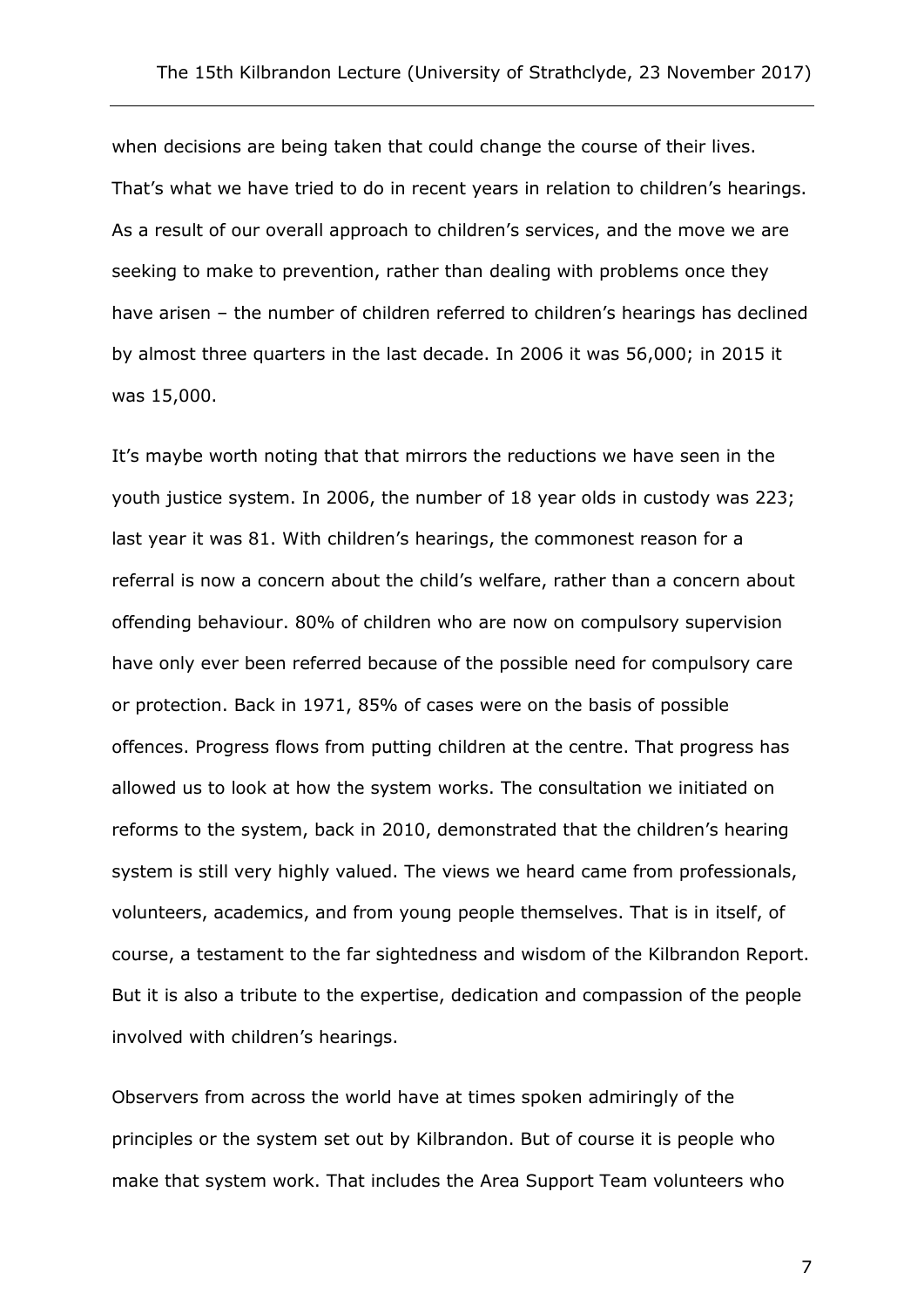help to monitor and support children's panel members. It also includes the panel members themselves who give up so much of their time — for very little public recognition, and no financial reward. There are many children's panel members who end up considering the cases of more than 1,000 children. The positive difference they make through their contribution  $-$  to those children, to their families and to local communities  $-$  is extraordinary. That also applies, of course, to the Children's Reporter staff and all the other professionals who support children's hearings. I want to put on record, on behalf of the Scottish government, indeed on behalf of the whole country, my gratitude to each and every one of you. But it is our duty to ensure that our repossess to children's needs are modern, updated and fit for purpose.

The reforms we legislated for in 2011 have strengthened children's rights and clarified roles and responsibilities. For example we established a role of National Convener, supported by Children's Hearings Scotland, who has statutory duties associated with the recruitment, selection and training of children's panel members. We also improved the training and recruitment of safeguarders — the independent representatives who assess children's best interests and provide advice when, for example, there is a dispute between different agencies. And we have made it easier for children to gain access to legal representation. Now, I believe that these changes have delivered improvements and will continue to deliver improvements. I think the children's hearings system is wonderful. But we must not rest on our laurels and we should not pretend the hearings system is perfect. We need to push for even higher standards precisely because the role it performs is so valuable.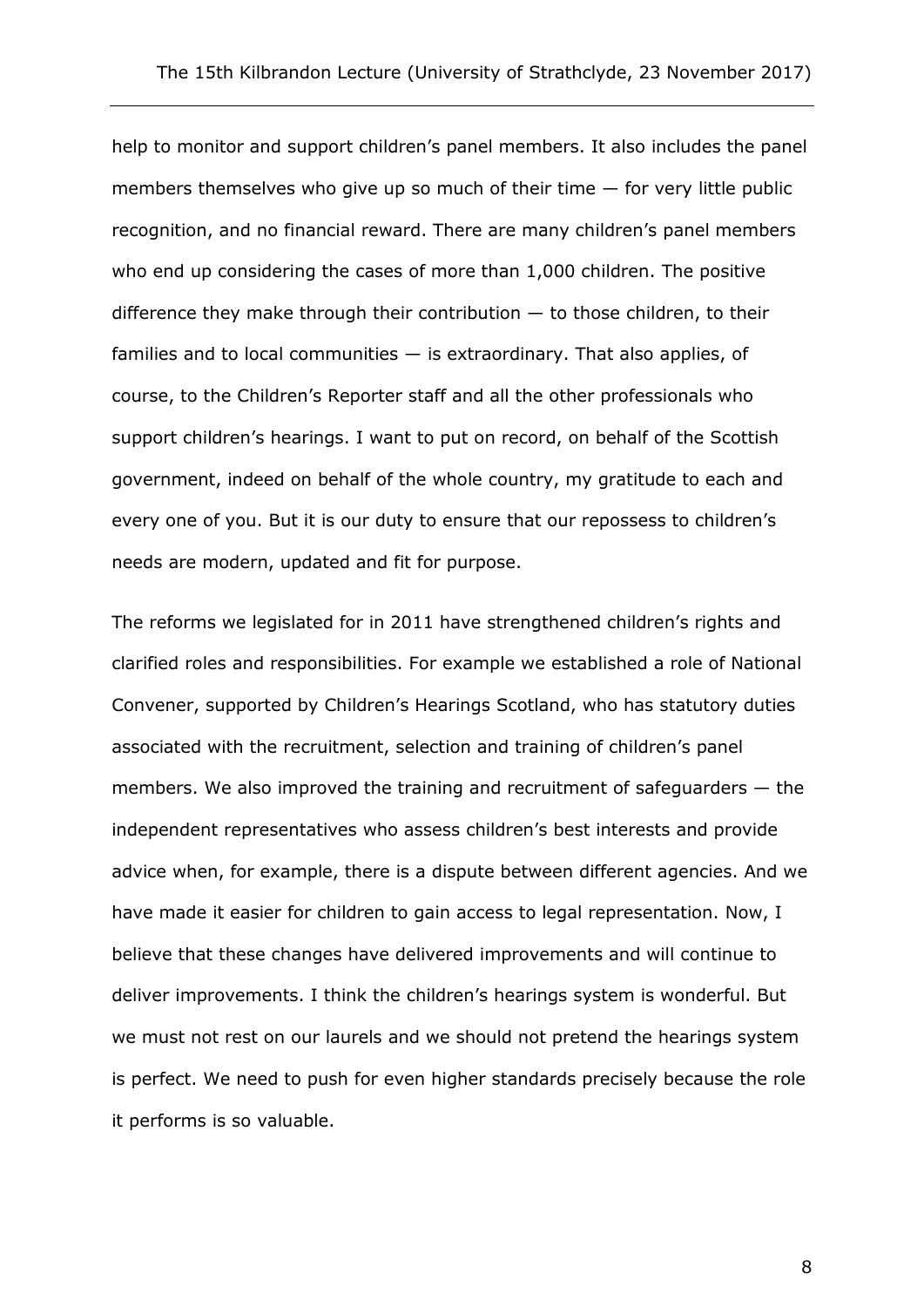The Education and Skills Committee of the Scottish Parliament earlier this year highlighted concerns from young people which are similar to the ones which I have heard: for example about how difficult it can be to understand the information they get before the hearings — including their own 'child's plan' and the fact that they are not always as aware as they could be of their rights to participate in their hearing.

One measure which will help to address some of those problems was included in the 2011 Act (Children's Hearing (Scotland) Act 2011;

[https://www.legislation.gov.uk/asp/2011/1/contents\)](https://www.legislation.gov.uk/asp/2011/1/contents). It provided for a nationwide advocacy service — one where an independent representative can speak up for the child's interests and concerns. That person will be available for children who have been expressed an interest in advocacy support, and for those who might not otherwise be able to participate fully in their own hearing. I am delighted to confirm today that, having run several pilots across the country, we are allocating additional resources to ensure that a truly nationwide service will be up and running from 2019. Independent advocates can help us to ensure that children's hearings become even better at hearing from children. By doing so, they can give an effective voice to some children whose views might not otherwise be properly heard.

A fundamental principle of the children's hearing system is that parents are usually the best people to bring up their own children. They should be encouraged and enabled to do so whenever possible. When that isn't possible, children should be settled into a loving permanent home as soon as possible. In those cases  $-$  depending on what is in the best interests of the child  $-$  options such as foster care, kinship care, residential care or adoption should be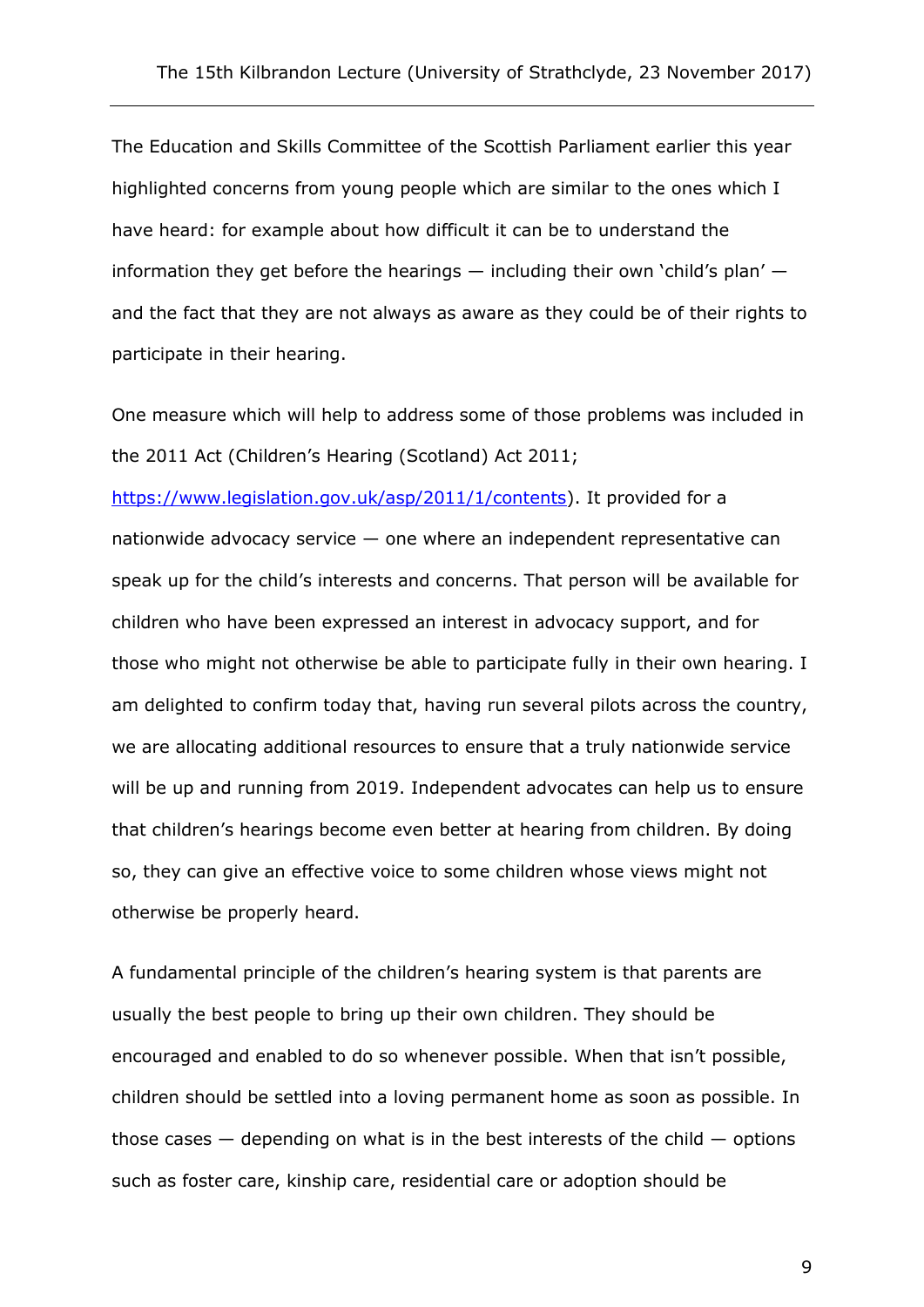explored. Maree Todd, the Minister for Childcare and Early Years, who is here this evening, is at an event tomorrow to mark National Adoption week. I am sure she will stress the point I want to make this evening  $-$  how grateful we are to adopting parents, foster parents and carers who choose to provide a loving home for children.

Many children with experience of care will go on to do brilliantly, through their own efforts, and also because of the people who love them and care for them. In fact, outcomes for the 15,000 looked after children in Scotland are improving. In 2010, only four out of 10 looked after children were in employment, training, or further or higher education after leaving school. Now the figure is seven children out of 10. But even so, some of the statistics surrounding children in care are deeply concerning. Indeed they are unacceptable if we are to get it right for every child. For example only one in 16 goes to university. And it is estimated that a third of the prison population is made up of people who lived in care when they were growing up. Some sources suggest the proportion could be higher.

While we have statistics like that, we simply cannot be satisfied. That is why we launched the root and branch care review [\(https://www.carereview.scot/](https://www.carereview.scot/)) earlier in the year. Fiona Duncan is chairing the review, and will, I know, do a fantastic job. A fundamental principle of the review is that it will be driven by the involvement and views of children who have experience of care. Their views and their stories will be at the very heart of shaping what the best care in Scotland should look like.

On a personal level, I have promised, over the duration of the review, to listen to at least 1,000 children and young people who are in care or have experience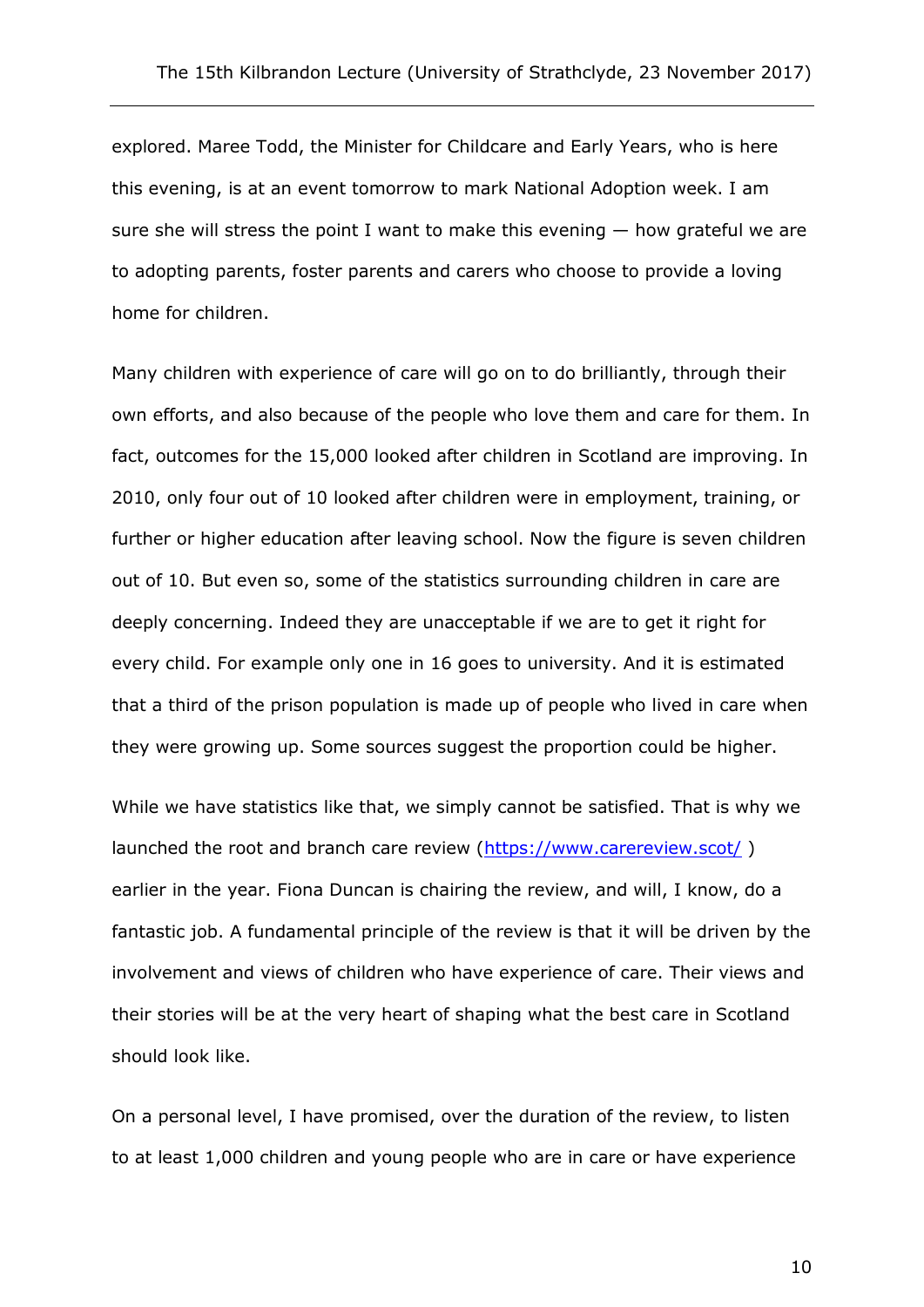of care– so far I have spoken to and met with more than 150. In fact, one of them was with me the last time I was in this hall. Calum Lynch is an ambassador of WhoCares? Scotland, who graduated in Management and Marketing from Strathclyde Business School two weeks ago. I had the pleasure of going to his graduation service as his corporate parent. I think he might have invited me half as a joke  $-$  I don't actually know if he expected me to agree! It was an absolute privilege to attend. Calum is living proof of the fact that, with the right support, young people who grow up in care can achieve their dreams just like any other young person. The state owes it to all young people to ensure that that they all have that opportunity.

In fact, I'm not sure that the state has a more important, a more sacred duty, than the one that we owe to children in care. And for all the superb work that is being done by people across the country, we know we still need to do better. In particular, children and young people in care need to know that they are cared for and loved. I've stressed the importance of young people's rights throughout this speech. Arguably the most important right of all is the right to be loved unconditionally as a precious, unique, special human being. I grew up in that sort of environment, and I'm sure that the majority of you did too. It is, almost literally, the birth right of the vast majority of children in Scotland — and those who grow up without it are disinherited in ways which we can scarcely begin to imagine.

So we must, and we will, make sure that the way in which we provide care for them puts love at its heart. Every young person has a right to be loved. At the start of my speech I quoted the opening words of Lord Kilbrandon's remit. I want to end with an excerpt from the end of his final report. Speaking of the young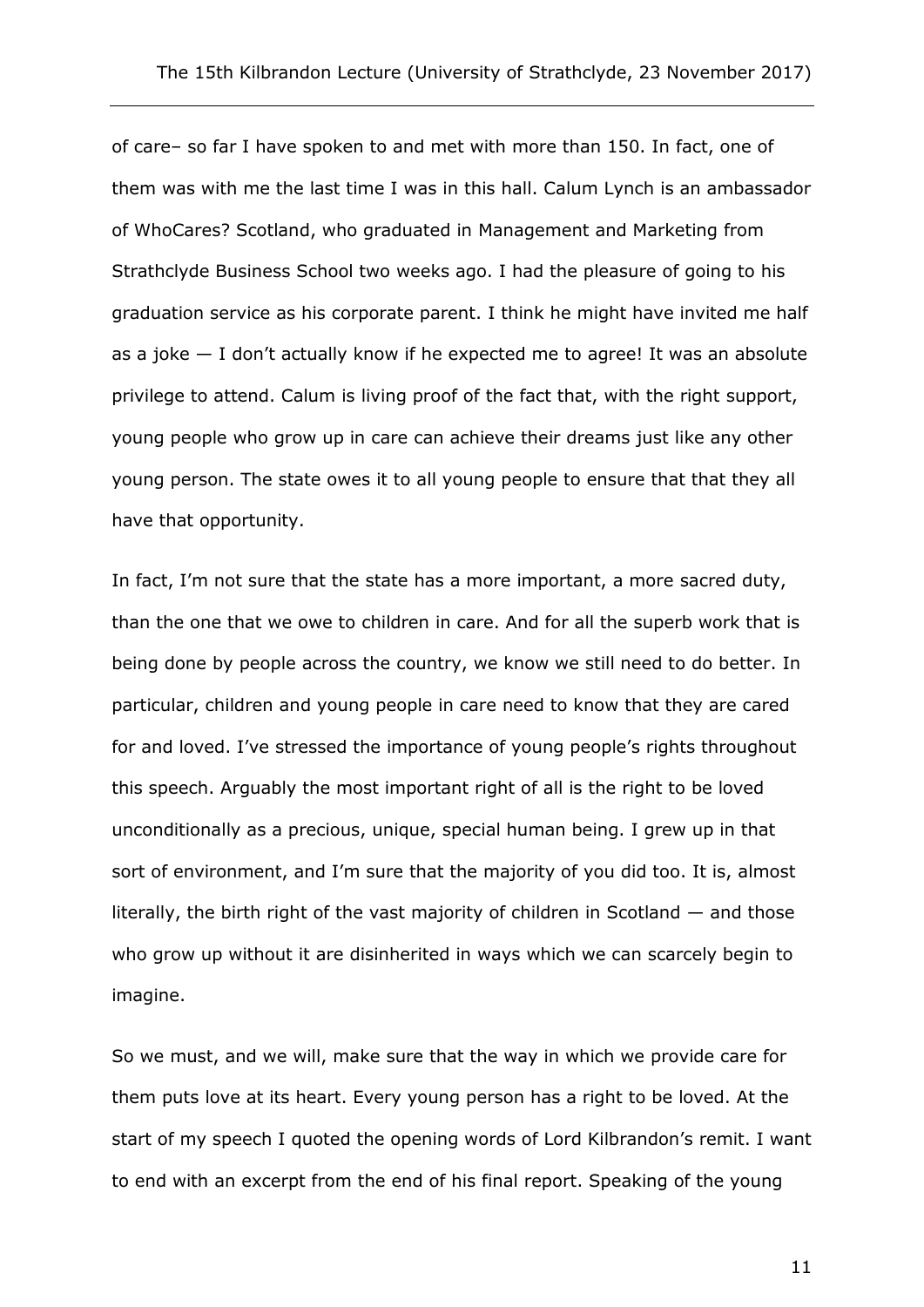people in the juvenile courts at that time, he said that it was necessary 'to extend to this minority of children… the measures which their needs dictate, and of which they have …been too often deprived.' The language may now sound very slightly dated, but the meaning is as relevant now as it was in 1964. We must ensure that we provide additional help, support, care or protection to the young people who need it most. It is an essential part of providing every child with the best possible start in life. That needs strong support for universal public services. It requires a continuing focus on improving children's services specifically. It involves respecting, protecting and enhancing children's rights. And in my view, it means involving and listening to young people whenever we make decisions about their lives.

By doing that, we can deliver on the aspiration that the welfare of our children is paramount. We can build, together, a more prosperous, fairer, happier Scotland. And we can live up to the inspiring and challenging legacy of Lord Kilbrandon.

#### **About the author**

Nicola Sturgeon became SNP Leader on November 14, 2014 and was appointed First Minister on November 20, 2014. She is the first female First Minister of Scotland and the first female leader of any of the devolved UK administrations.

Born in Irvine, Scotland in 1970, and educated at Greenwood Academy, Nicola Sturgeon studied law at the University of Glasgow where she graduated with LLB (Hons) and Diploma in Legal Practice.

Ms Sturgeon completed a legal traineeship at McClure Naismith, a firm of solicitors in Glasgow. She subsequently worked as a solicitor in private practice